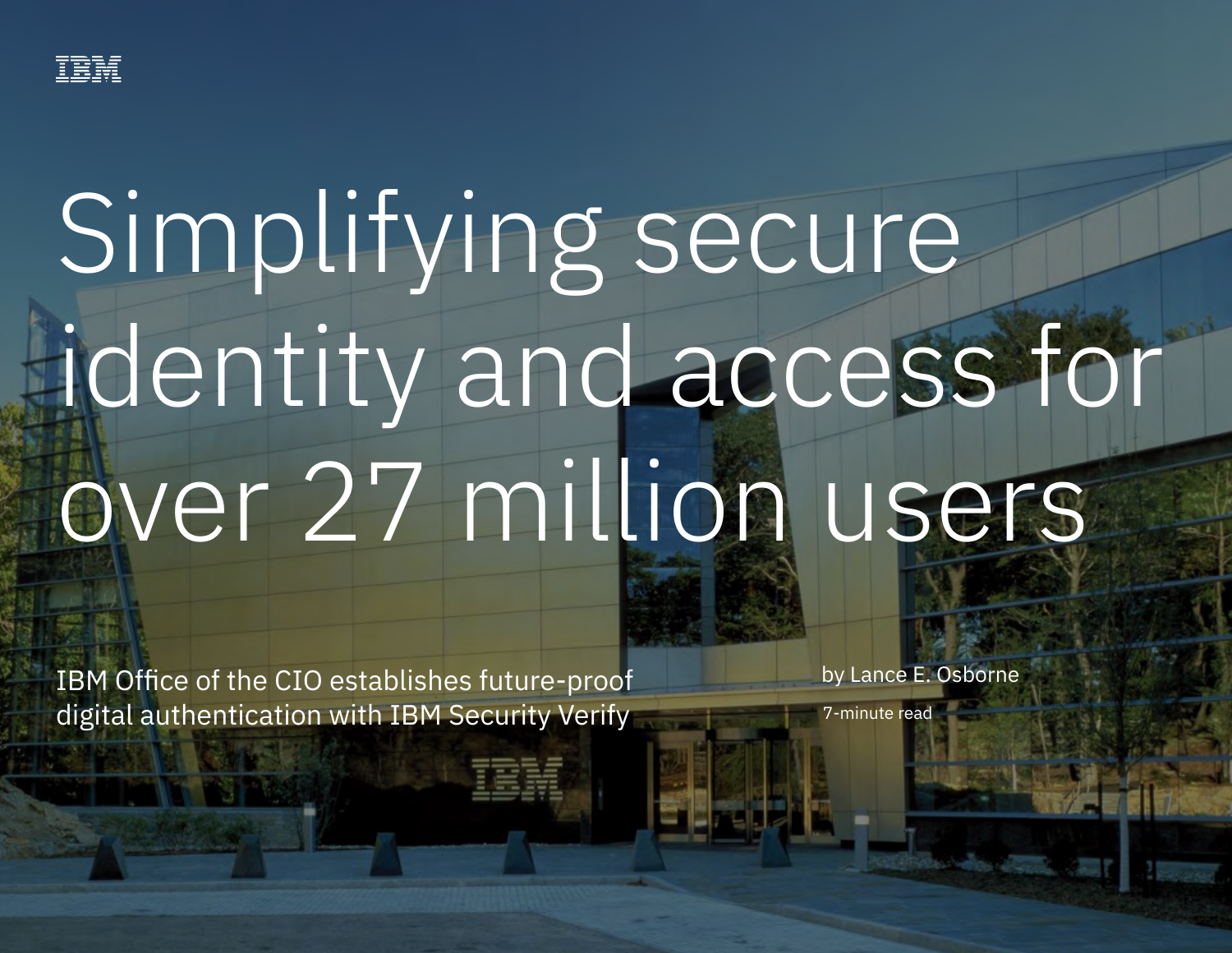he expression "caught between a rock and a hard place" comes to mind when describing<br>
to mind when describing<br>
The mind when describing two challenges that the IBM Office of the CIO was struggling with. First, imagine having to provide identity and access authentication services for over half a million IBM employees around the world, with a highly customized, single tenant, on-premises platform. And at the same time, having to provide similar identity and access services for over 26 million global IBM clients with a separate, antiquated firstgeneration identity as a service (IDaaS) solution.



 Now you might begin to understand what the IBM Office of the CIO was up against: two separate identity and access management (IAM) platforms offering different technologies and different levels of maturity, reliability, and functionality.

The scale of the challenge can be hard to imagine. IBM's Assured Identity and Cybersecurity Operations team supported 5,000 applications, more than 600 federated client companies and their workforces, and over 150,000 authorization groups. In one quarter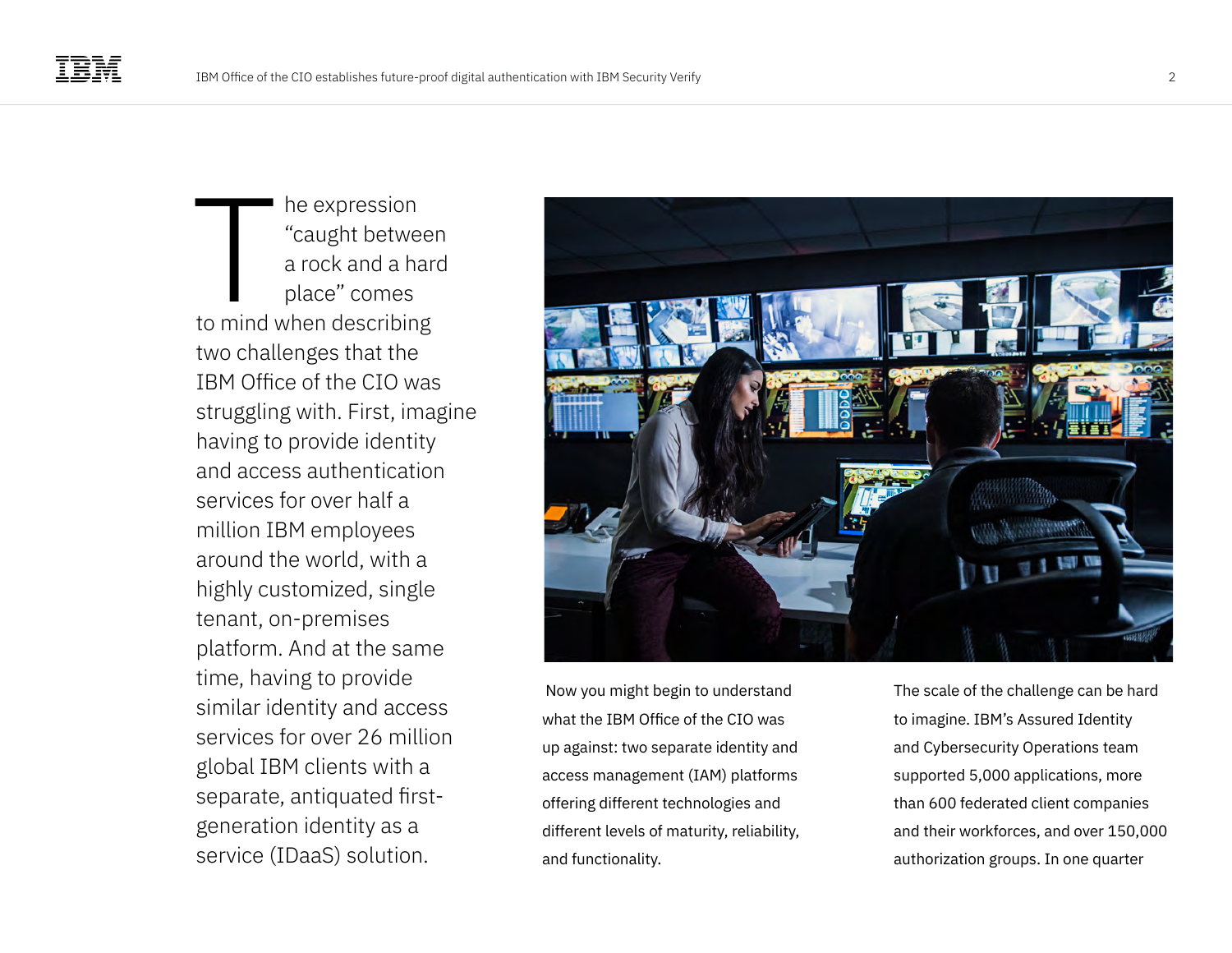of 2021, IBM authentication services supported 35.7 million logins.

And in today's competitive environment, the playing field was constantly changing. As Daniel Opoku-Frempong, Director of the Assured Identity and Cybersecurity Operations team, points out, "The IBM CIO organization provides critical identity services for the entire IBM workforce, millions of clients and now Kyndryl, too."

Transforming IBM's authentication services would require significant infrastructure modernization and consolidation to efficiently deliver largescale reliability and security. Opoku-Frempong describes the difficulty: "We needed to orchestrate a foundational change in how we captured, engaged, managed and administered user identity and access across our millions of users

**Scalable** to over

### 27 million

internal and external identities

Providing passwordless QR or FIDO2 capabilities for over

800,000

authentications since the migration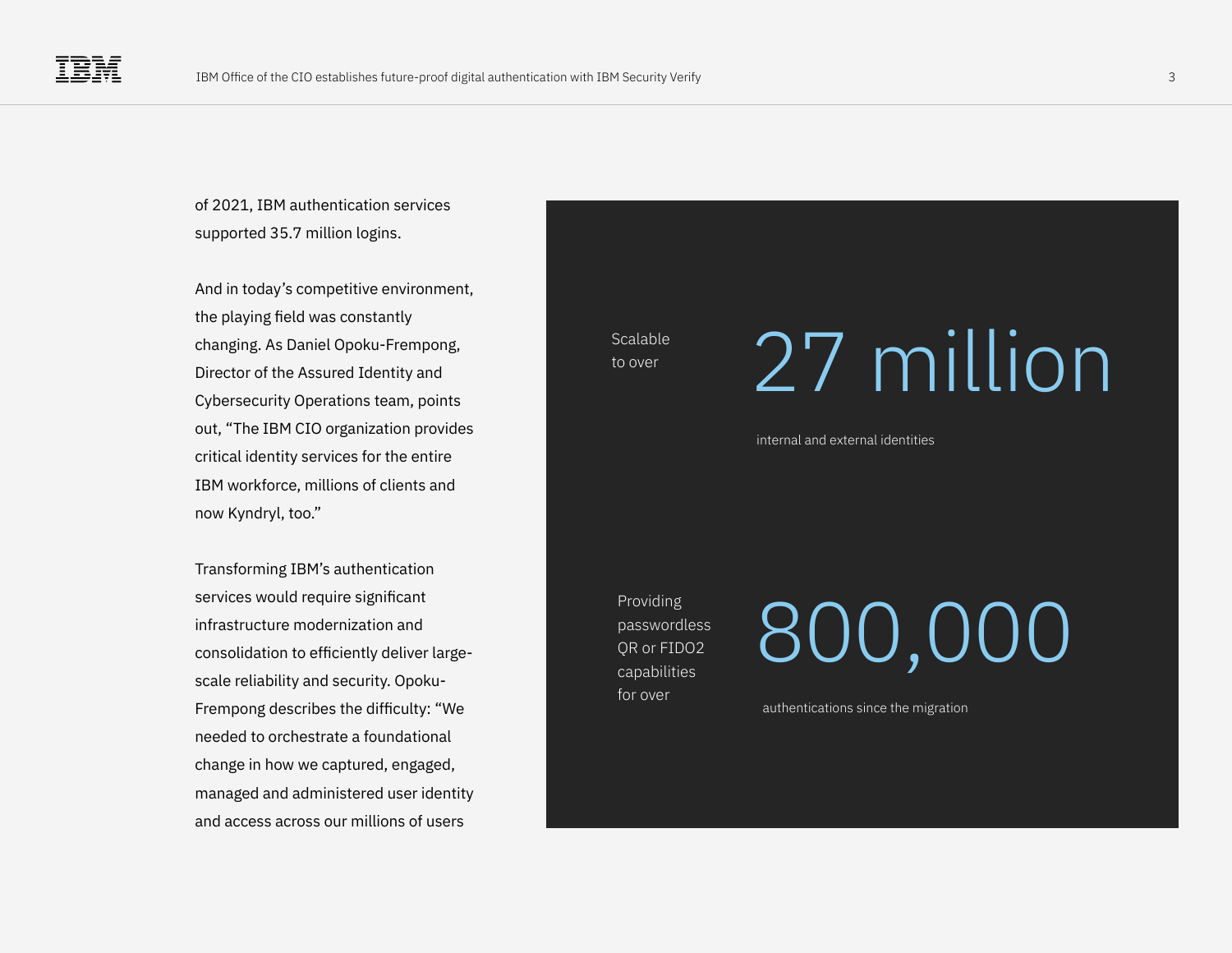around the world. We could no longer defend the poor return on investment and the slow speed to market that haunted every workflow touched by the old solutions."

Ed Klenotiz, Assured Identity Architect, and his colleagues got the ball rolling. "We completed a competitive analysis of the leading vendors to power both business-to-employee and businessto-business identity services," he says. "Leveraging a standard, cloud-based authentication platform would be a critical first step to modernizing identity services for both IBM employees and our customers, at scale."

And just as IBM would recommend to its own clients, the Assured Identity and Cybersecurity Operations team captured all their identity and access requirements and compared several solutions from across the market.

The IBM Security Verify " capabilities enabled us to provide our customers with extensible features for enhanced security with flexible MFA methods, password management enhancement, user ID lifecycle management and self-care, application management, flexible user notification of changes, and event notification service."

**Lee Ann Rodgers**, IBMid Program Manager, Assured Identity and Cybersecurity Operations, IBM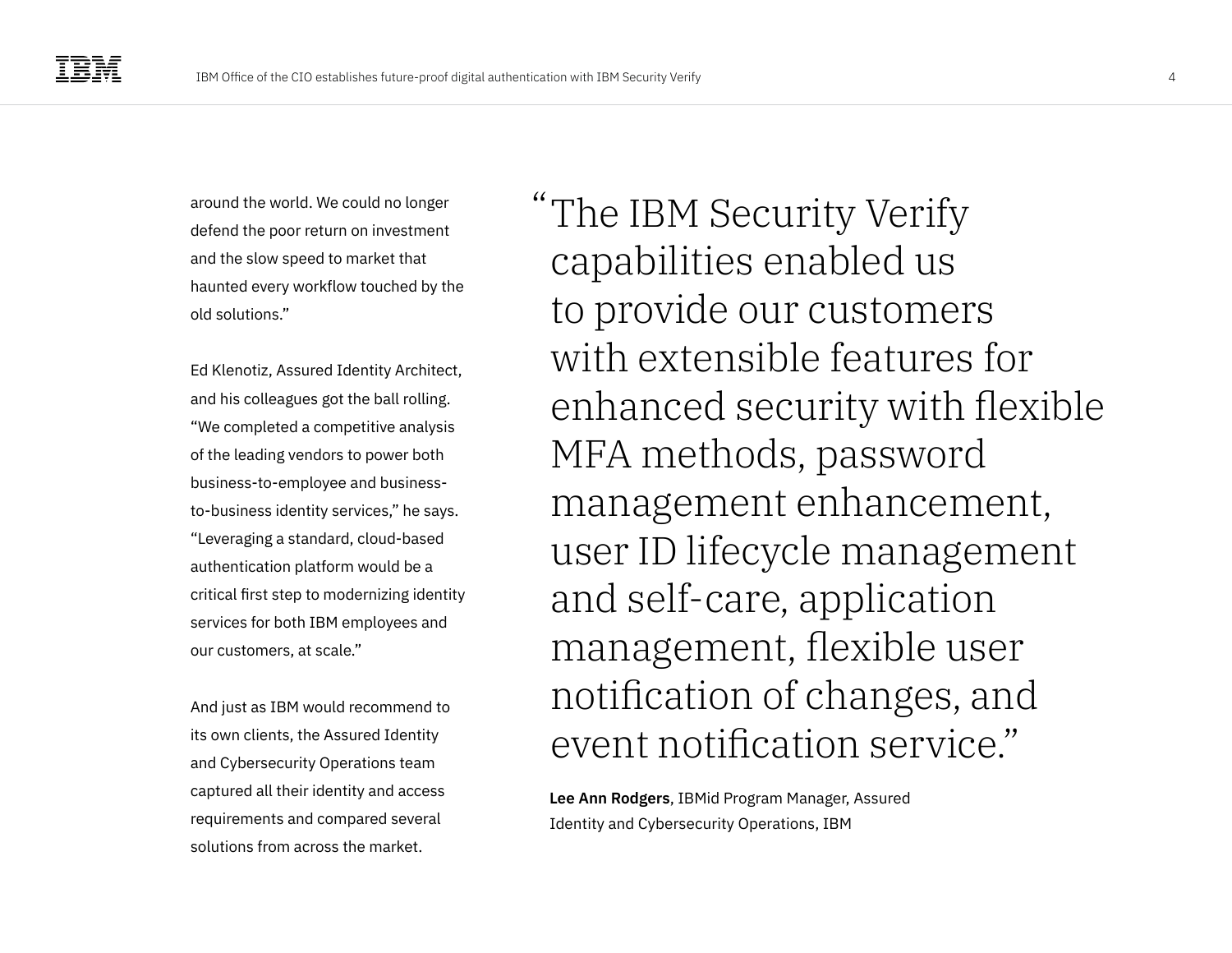### Applying the power of a modern IAM solution

After gathering requirements and considering all the options, the Assured Identity and Cybersecurity Operations team chose [IBM Security™ Verify \(SaaS\)](https://www.ibm.com/products/verify-saas) for their combined millions of internal and external users. The number-one reason? Top of the list was because the APIs enabled a seamless application migration. And number two? They'd be able to customize the user interface to fit their exact requirements without draining their development resources.

By embracing IBM Security Verify as the standard cloud IAM services platform for all B2E and B2B identities, IBM



would be poised to deploy more modern identity capabilities with enhanced security, scale, and user experience.

"With the new solution, we could expand internal user choice for authentication," says Opoku-Frempong.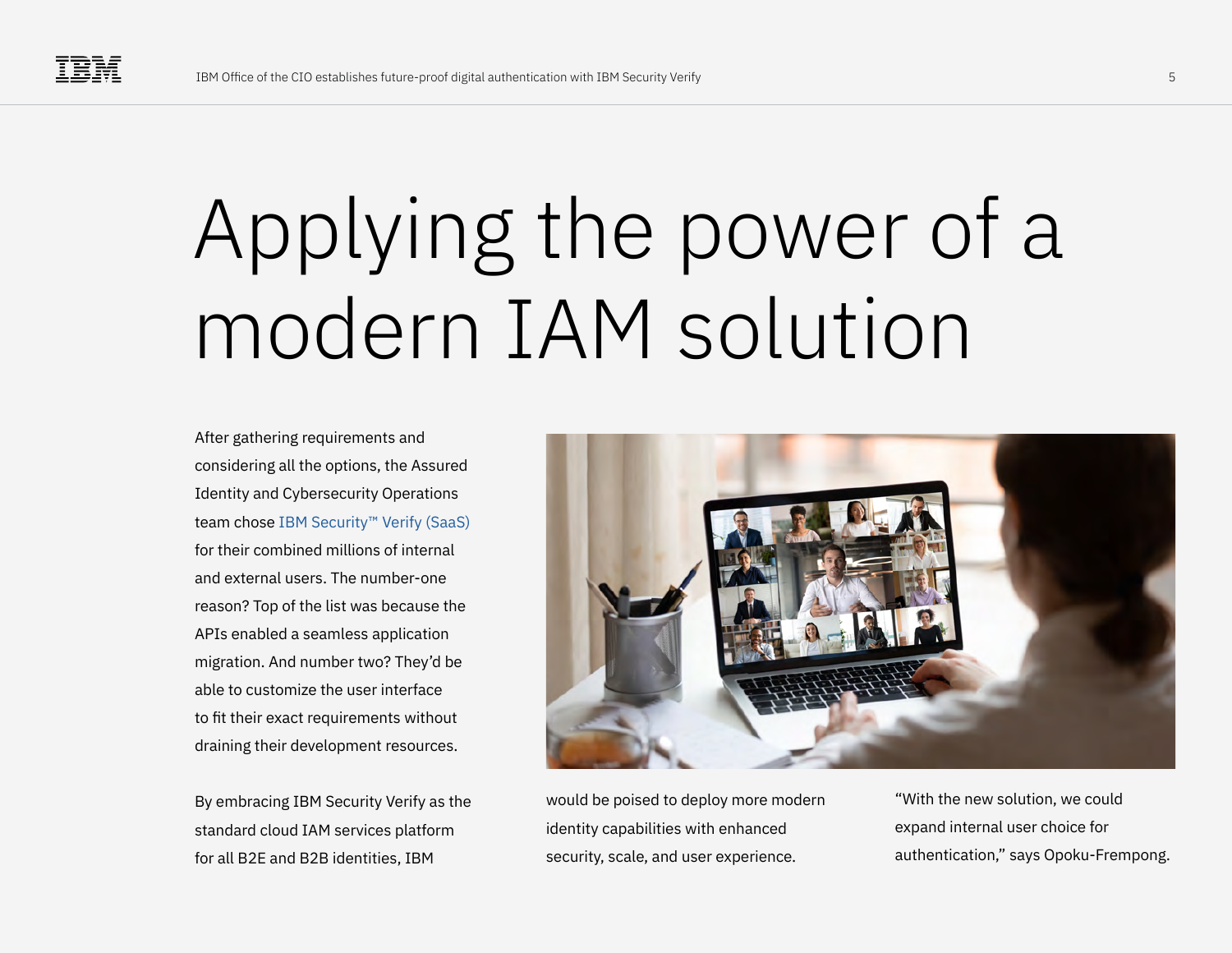"Two-factor authentication (2FA) significantly protects against password compromise but it's often cumbersome for users. So, we implemented adaptive features of 2FA that used back-end analytics to determine when and where to require additional authentication. The shift to IBM Security Verify 2FA capabilities offered enhanced choice for IBMers to authenticate via passwordless options, such as QR code and FIDO2 for TouchID and Windows Hello. That was a sea change just by itself."

But there were other pressures. Historically, the IBM CIO team

had invested in developing its corporate directory to comply with the International Traffic in Arms Regulations (ITAR) a United States regulatory regime to restrict and control the export of defense and military related technologies. Ripping and replacing the old IAM solution across the globe and all at once was out of the question. The IBM Security Verify engineers had anticipated this requirement. The Security Verify Bridge coupled with the Bridge for Directory Sync enabled the IBM CIO team to apply its legacy investment and the associated processes. And as a secondary benefit, this enabled them

to develop a carefully staggered migration plan with minimal impact.

Opoku-Frempong continues: "There were other migration capabilities that made the transition smoother. IBM Security Verify's enhanced API library enabled self-service application migration by our application owners, minimizing impact to other workloads. Moreover, the enhanced layer of control around privileged API access gives us tighter security control over the environment, further minimizing attack vectors. That's definitely a win-win for us."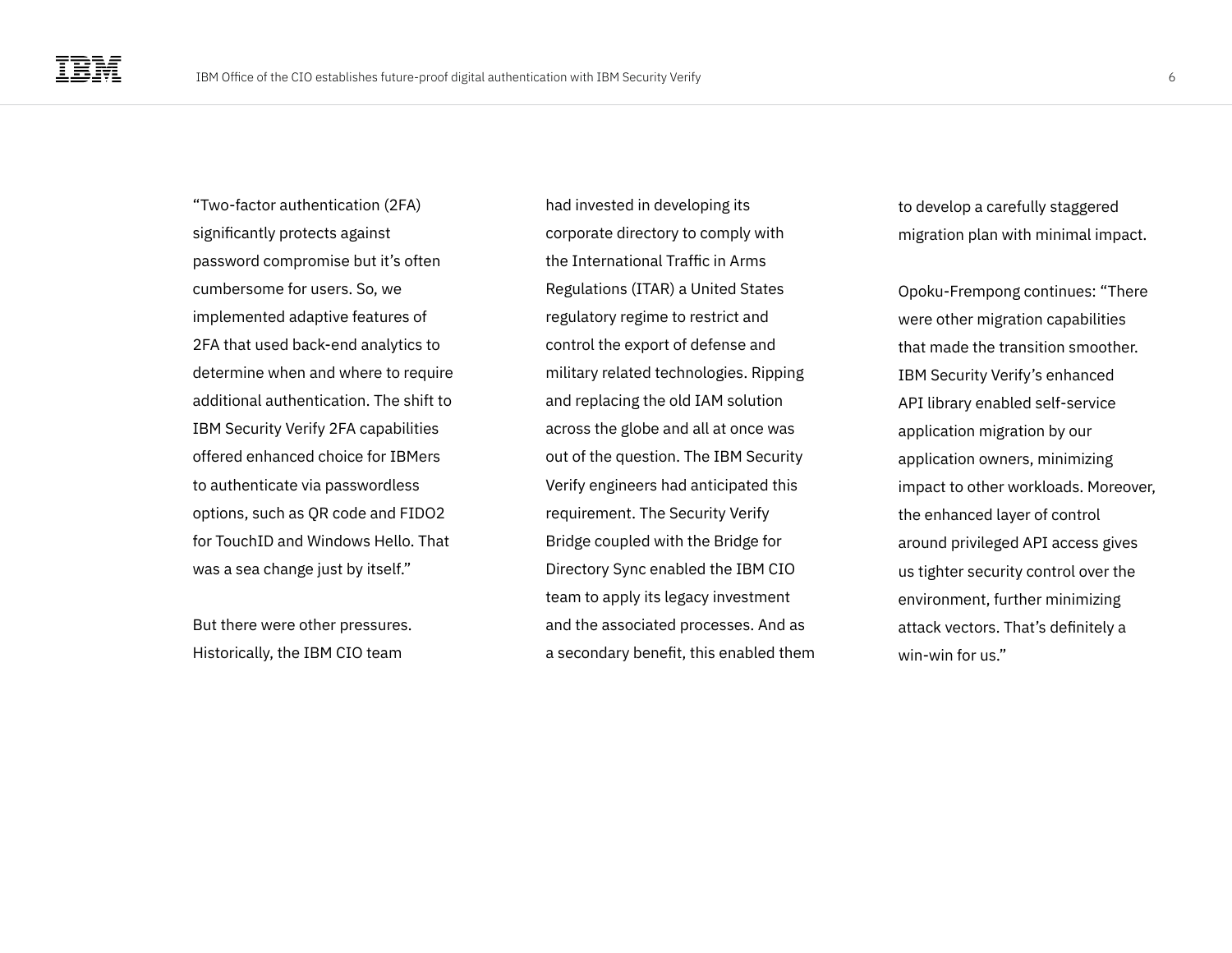## ...and we're just getting started

Opoku-Frempong and his team had quite a lot to celebrate. By adopting IBM Security Verify, they were able to improve the user experience while also tightening the security for those same users and the company's network, data, and applications, at scale. Lee Ann Rodgers, IBMid Program Manager, puts it this way: "The IBM Security Verify capabilities enabled us to provide our customers with extensible features for enhanced security with flexible MFA methods, password management enhancement, user ID lifecycle management and self-care, application management, flexible user notification of changes, and event notification service."



Plus, there's a vision for the future now, a promise for more value. As IBM's identity and access authentication journey continues, the IBM workforce and IBM clients can expect more benefits:

• A transformed user experience without passwords

- Enhanced protection for privileged users across multicloud environments
- Flexible multi-factor authentication (MFA) methods, improved password management, and user ID self-care and lifecycle management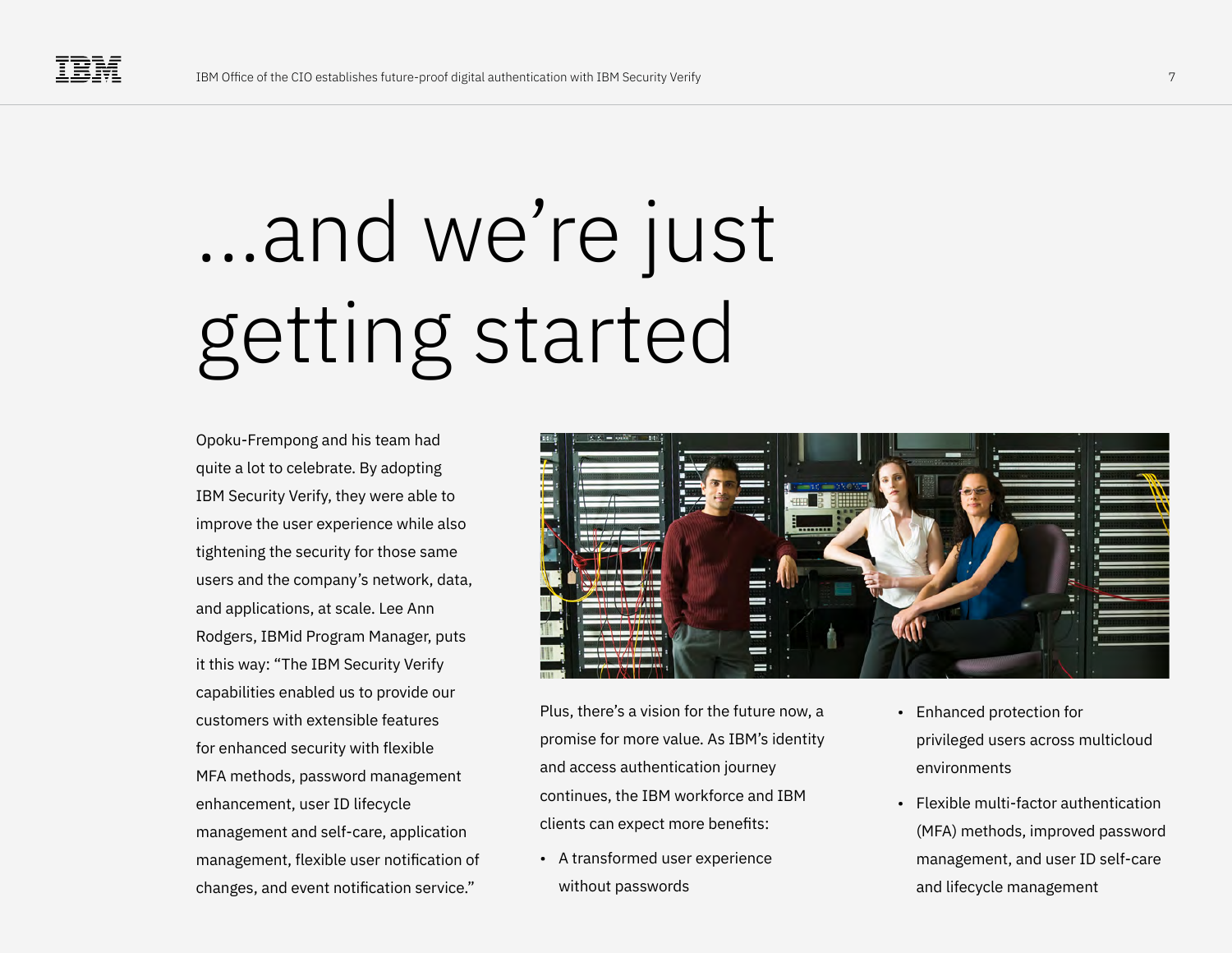- Integration with devices and mobile device management solutions to support IBM's zerotrust strategy
- IBM Security Verify microservices architecture for improved solution fault tolerance and scalability
- Multi-site plans for enhanced reliability
- Continued focus on the user and branding experience with strengthened commitment to security and privacy.

Gary Schmader, Sr. Manager of Assured Identity, sums it up: "We are relying on our own commercially available solution for a missioncritical need, on a grand scale. With IBM Security Verify, to anyone who interacts with IBM, we can now provide frictionless, secure, state-of-the-art access to information resources … and we're just getting started."

With IBM Security " Verify, to anyone who interacts with IBM, we can now provide frictionless, secure, state of the art access to information resources."

**Gary Schmader**, Sr. Manager, Assured Identity and Cybersecurity Operations, IBM